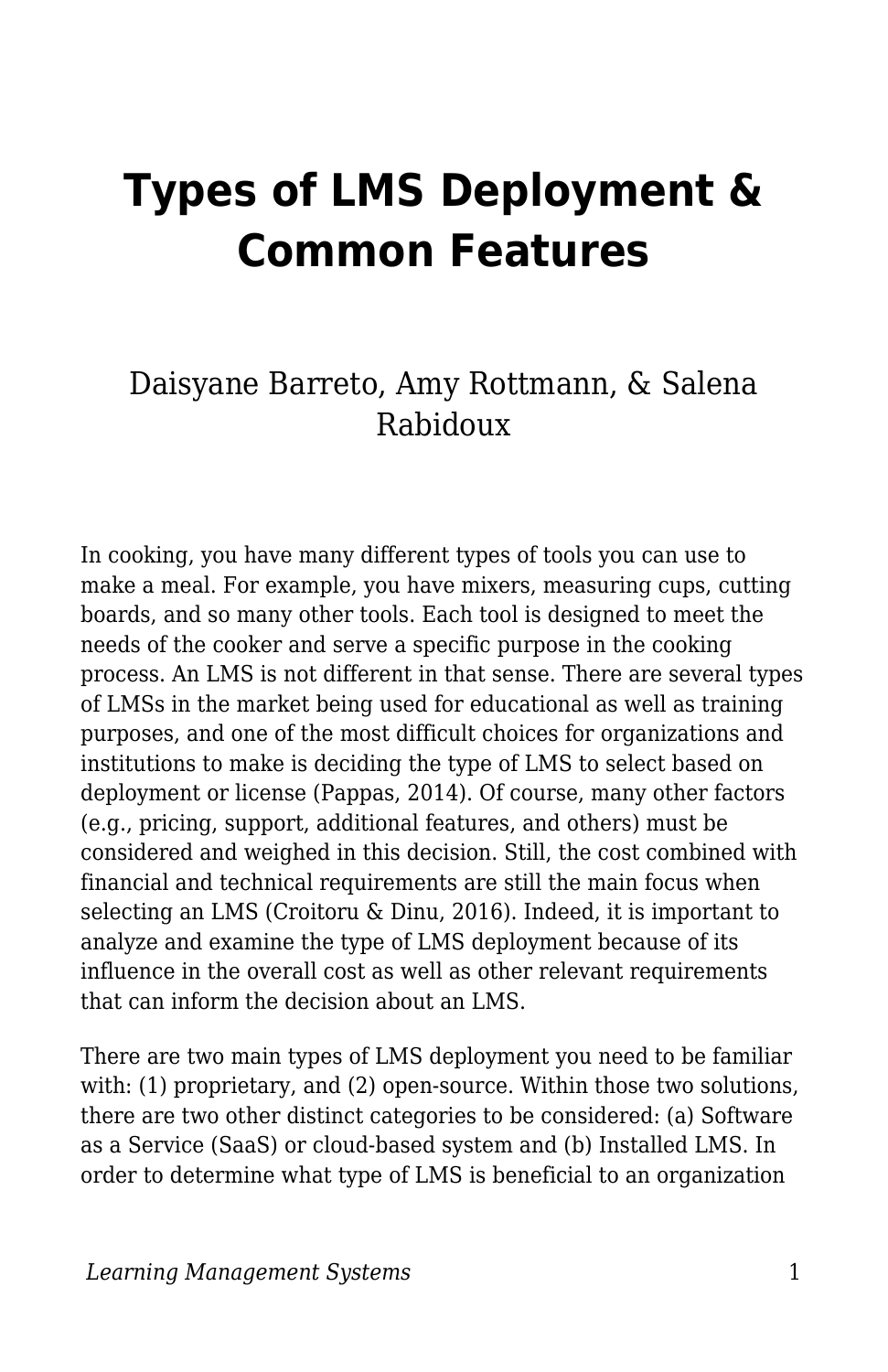or institution, a clear understanding of the advantages and disadvantages of each solution must be reviewed. The following sections of this chapter will provide a definition for each main type of LMS deployment, compare their features based on the benefits and drawbacks, and discuss additional components/apps that can enhance an LMS.

# **Defining Proprietary (or Commercial) LMS**

Imagine that you came up with an amazing recipe on your own, now you are faced with the dilemma: do I share this recipe with everyone? Or do I charge a fee to share my recipe partially with others? Well, if you choose the latter option, you follow a proprietary software model. In a proprietary software model, the "recipe," which is the source code, is composed of written commands developed by a programmer, and is often hidden from user's view not only as a technical, but also as a legal matter (Zittrain, 2004). The reason for this secrecy on the source code is to prevent others from developing new software without the proper permission from the copyright holders.

In the case of an LMS, a solution is considered proprietary, also known as commercial, when its software is licensed under an exclusive legal right of the copyright holder (Pillai & Kevin, 2013). For example, if your organization has adopted an LMS such as Blackboard, which is a popular commercial LMS at the time this chapter has been written, then its company gives your organization the right to use the software under certain conditions based on a license fee. The conditions are stipulated by the LMS company in the form of a contract or agreement between the parties involved and the cost of the licensing fee is often based on annual per-user licenses. The license fees usually vary their cost between \$15-\$100 per user (Yupangco, 2018). In addition to the licensing fee, other fees might also be included for operation, maintenance and technical support of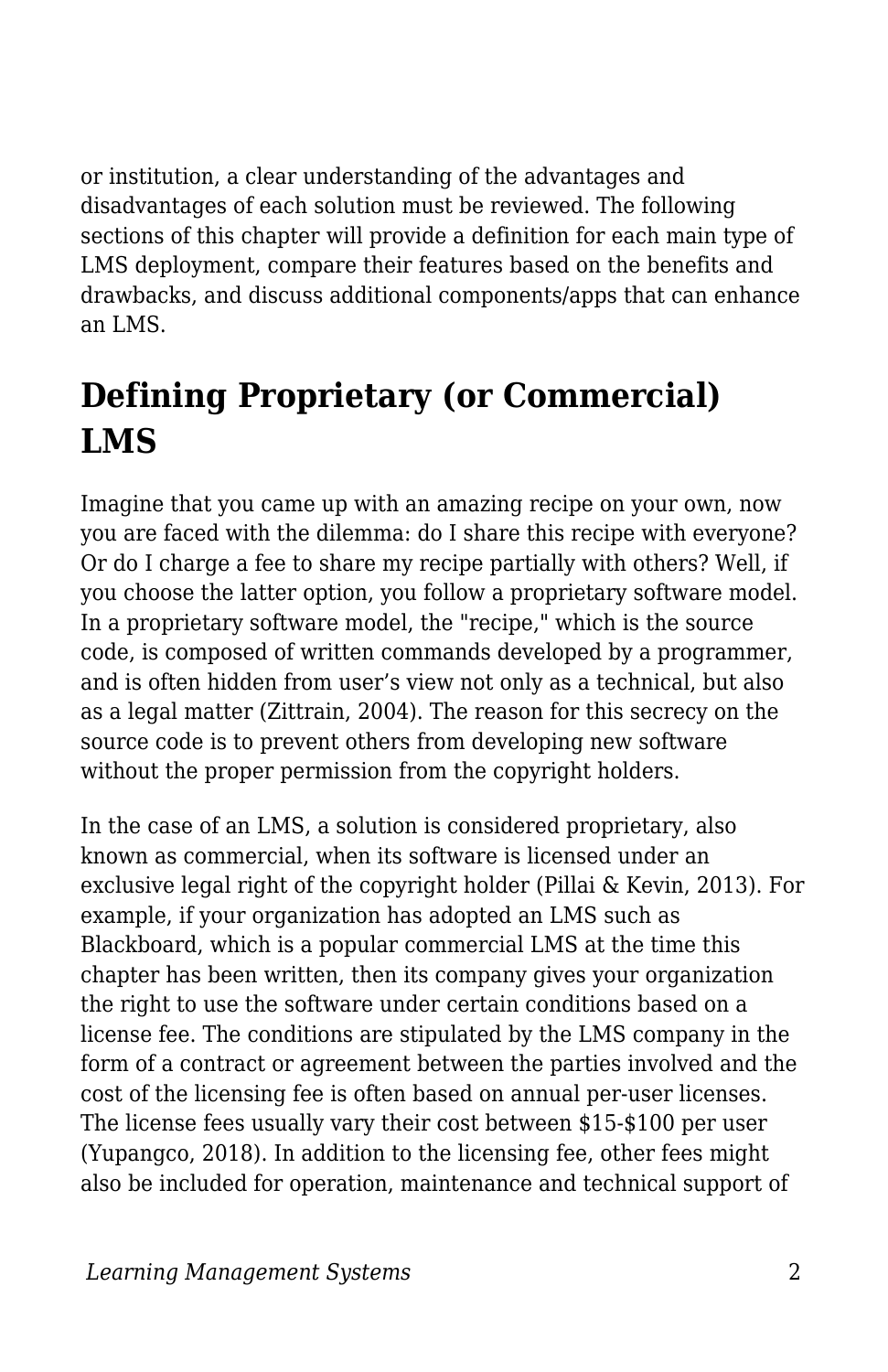the LMS software.

In summary, the nature of a proprietary LMS is for profit, as schools and organizations pay a fee to use the software. And a proprietary software follows a "closed" source model in which the source code is kept in-house, i.e., within the company, and not released to the public (Pillai & Kevin, 2013). Going back to our cooking analogy, you can think of the software code as a famous restaurant's secret recipe. The restaurant keeps that recipe "closed" in-house without sharing any particular details or information to the public. This closed information allows the recipe to be intact without any consumers/users' alterations or any addition to the original recipe. The same goes for proprietary LMS. The company that developed the LMS software will not allow users to modify or add to their software source code. The LMS company either creates and manages the courses (Bran, 2017) or gives permission for an LMS administrator at the organization to do so, without sharing any access to the source code. This means that users cannot make any personal adjustments to the software because the LMS company controls its structure as well as the activities within their system (Wright, Lopes, Montgomerie, Reju, & Schomoller, 2014).

Furthermore, proprietary LMS solutions can either be installed or adopt a SaaS or cloud-based approach. Given that cloud-based LMS will be discussed in a separate section of this chapter, we will cover installed LMS in this part. An installed LMS is a software hosted on an organization's local server (Pappas, 2017). After purchasing an LMS from a vendor and obtaining its license for a determined time, the organization's internal IT team is usually in charge of installing and maintaining the LMS in-house (Johnston, 2015). This maintenance also includes making any additional upgrades and solving any technical issues within the LMS internally. Although it seems like a time-consuming and costly endeavor to an organization, this option can provide more customization, controlling and storing of data locally as well as compatibility with third-party applications (Pappas,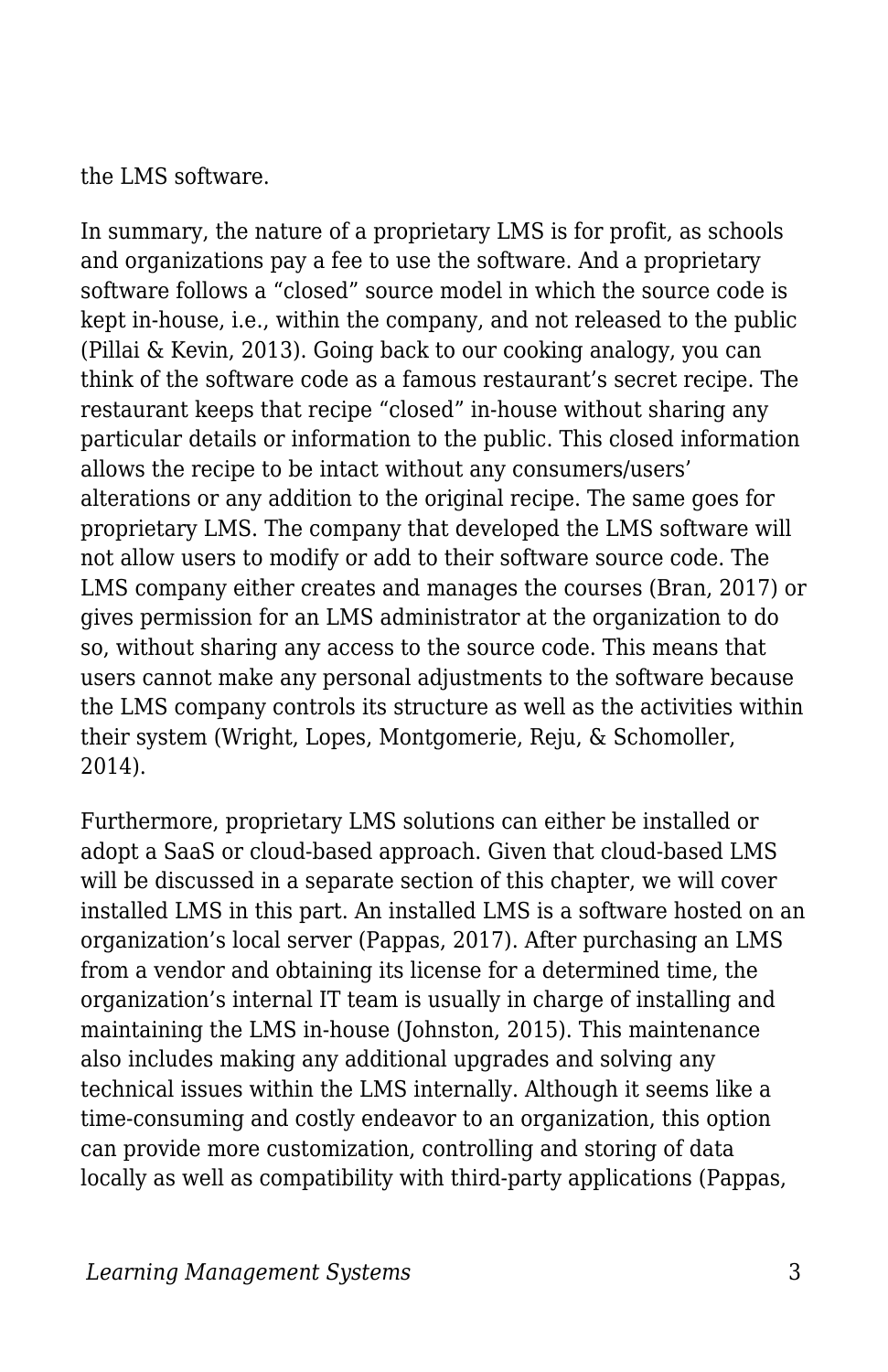2017). Some drawbacks with this option involve the scalability of the LMS, which falls under the responsibility of the organization's IT team organization. These considerations need to be analyzed and assessed by the organization's team before deciding on an installed approach. If selecting this option, an organization should have an IT team in place to administer, provide support, customize the LMS as well as manage any other technical needs.

There are many proprietary LMSs available in the market. Some examples can be found in the Table 1 below:

#### **Table 1**

| <b>LMS</b>   | <b>About</b>                                                                                                                                                                                          |
|--------------|-------------------------------------------------------------------------------------------------------------------------------------------------------------------------------------------------------|
| Blackboard   | Is one of the largest LMS companies, serving<br>approximately 100 million users around the globe<br>(Blackboard Inc., 2020).                                                                          |
| Desire2Learn | Is a growing LMS company with customers in K-12,<br>higher education, healthcare, government, and the<br>corporate sectors (D2L Corporation, 2020).                                                   |
| Litmos       | Is a fast-growing LMS with approximately 21 million<br>users in more than 130 countries (SAP Litmos, 2020).                                                                                           |
| Topyx        | Is a global LMS company that provides engaging and<br>interactive learning experiences to learners from<br>different sectors, including businesses and nonprofit<br>organizations (Interactyx, 2020). |
| Saba         | Provides personalized learning experiences and<br>limitless options for customers' learning programs<br>(Saba, 2020).                                                                                 |

*A List of Examples of Proprietary LMS*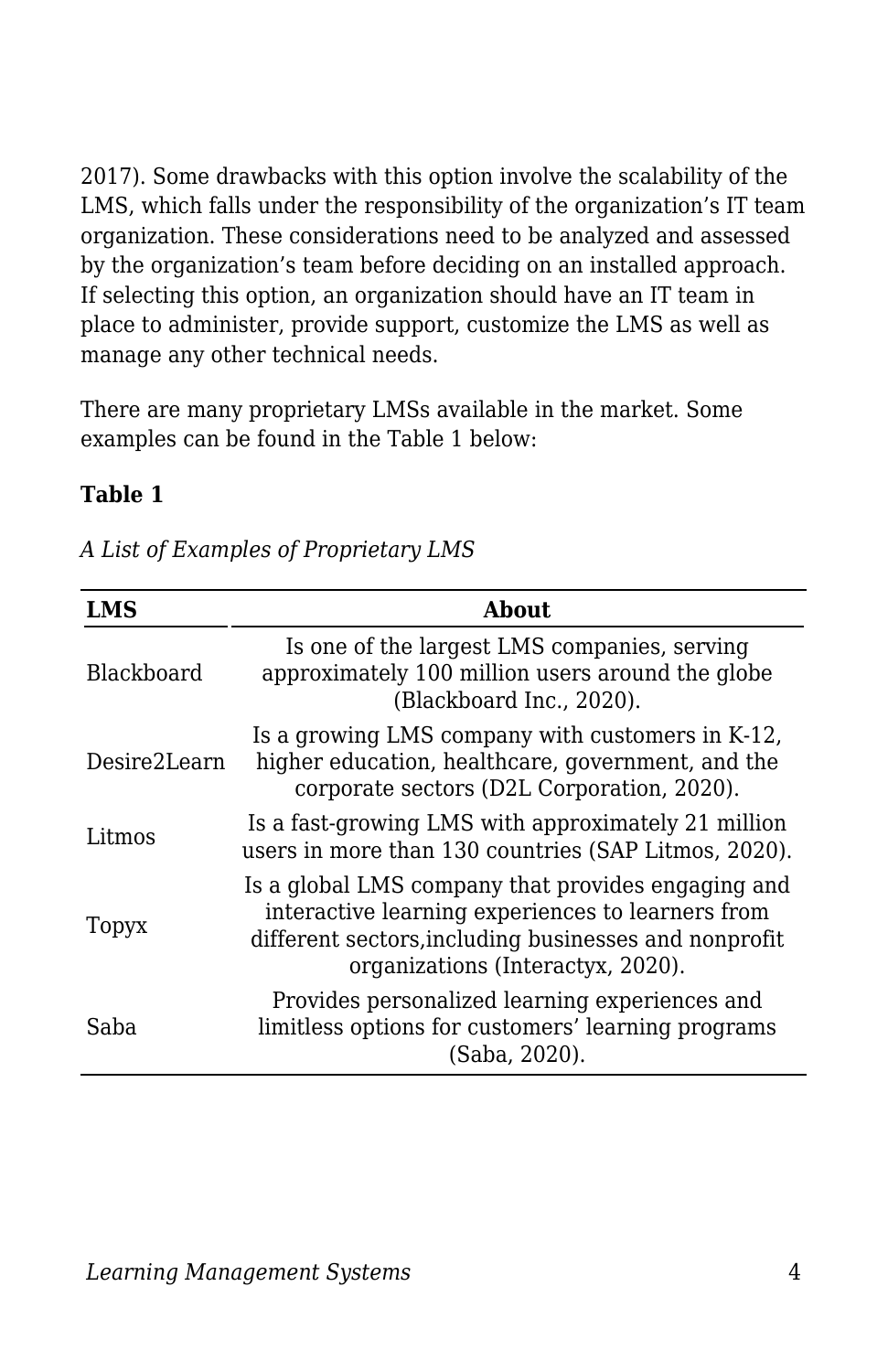## **Defining Open-Source LMS**

Now, imagine that you want to share with others the amazing recipe you created. In fact, you want others to modify and create new versions of that recipe and share it with other people. Well, that means you are following an open source model. Open-source LMS allows anyone to have access to the source code, so they can make modifications or enhance the software. Overall, many LMSs are open source as they initially emerged as a university project instead of a business model (Croitoru & Dinu, 2016). In essence, open-source involves a community of users who collaborate with the focus "on teaching and pedagogy on top of the technical proper functioning of the system" (Bran, 2017). Collaborators of the open-source have to accept the license terms when they access the software, and generally, it grants users permission to modify, use, study and distribute the software (Opensource, 1999; Wright et al., 2014). According to the GNU General Public License, any individual or company can modify the open source code as long as they do not prevent others from further modifying the code either by charging them or licensing them (Pillai & Kevin, 2013). With that license requirement, there is a "copyleft" stipulation that requires anyone who made modifications to the software must share the source code of those changes (Opensource, 1999).

In summary, the nature of an open-source LMS is non-profit, as schools and organizations can use the software without paying any fee. An open-source software follows an "open" source model in which the source code is open to the public and can be "re-distributed for free provided credit is given to the original manufacturer" (Pillai & Kevin, 2013, p. 4). Going back to our cooking analogy, you can think of the open source code as a generic recipe that is shared to the public by a cooker. People can take this recipe and customize it by making modifications or adding ingredients for dietary needs. They can share the recipe with their modifications to the public as long as they do not prevent others from modifying the recipe further or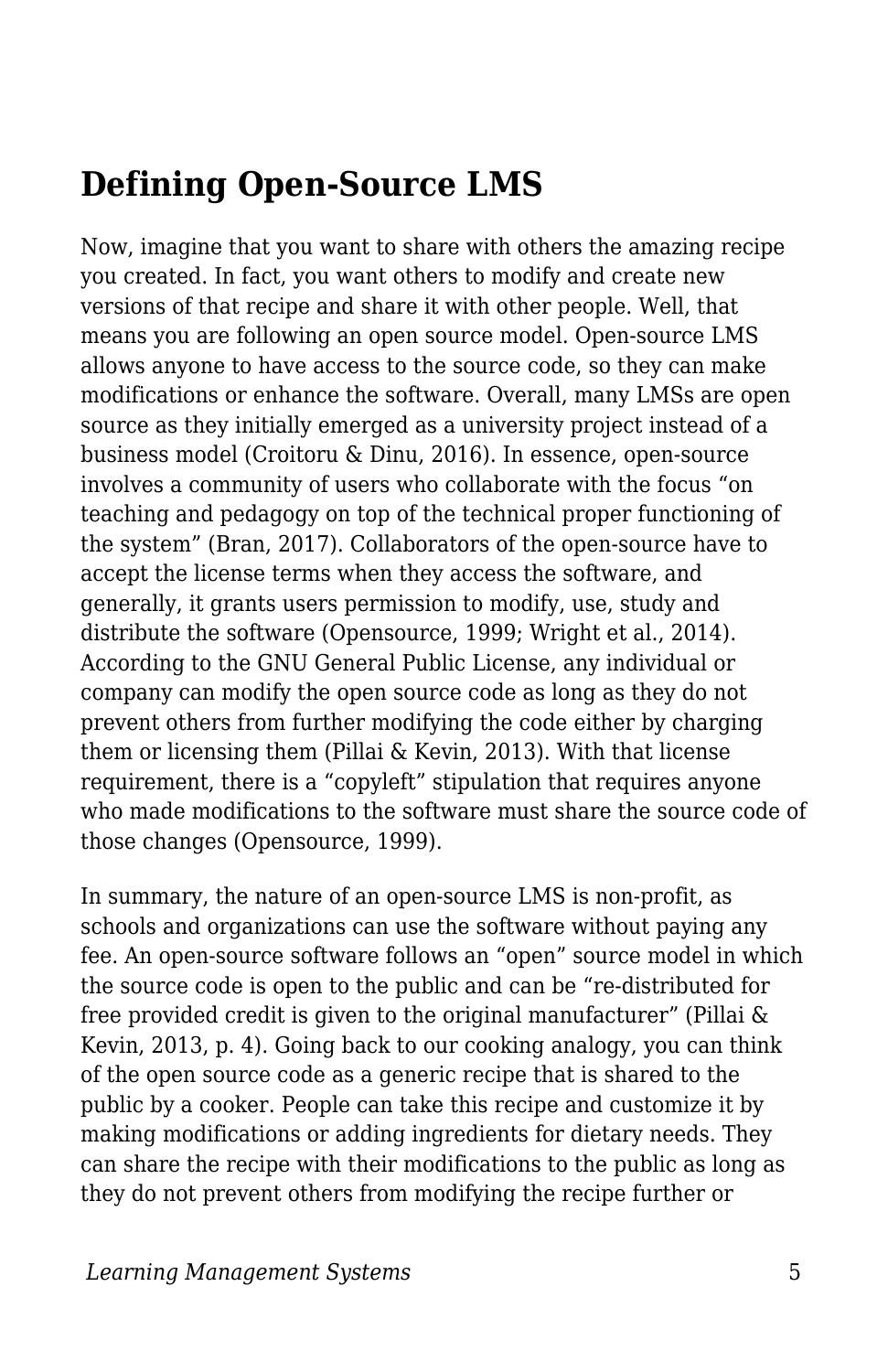charge them for using it. Additionally, the recipe should give credit to the original creator. The same goes for the open-source LMS. For example, the developer(s) of the LMS software create and allow other users to modify or add to their software source code. Users can make personal adjustments to the software and redistribute to other users as long as they do not profit from it or prevent others from making modifications. Giving credit to the original creators of the source code is also a common practice. Some drawbacks with open-source LMS include the need to purchase servers to host the LMS platform as well as trained personnel and staff to operate, optimize and maintain the servers (Yupangco, 2018).

There are many open-source LMSs available in the market. Some examples can be found in the Table below:

#### **Table 2**

| LMS    | <b>About</b>                                                                                                                                                                                                                                                                          |
|--------|---------------------------------------------------------------------------------------------------------------------------------------------------------------------------------------------------------------------------------------------------------------------------------------|
| Moodle | Is a platform created to provide educators and learners<br>with a personalized learning environment, which can be<br>downloaded onto their own web server. This platform<br>involves a robust, secure and integrated system (Moodle,<br>2020).                                        |
| ATutor | Is a web-based LMS developed to create and deliver<br>courses online, allowing for quick installation or update as<br>well as the development of customized themes (ATutor,<br>2020).                                                                                                 |
| Sakai  | Is an LMS that contains standard online learning, teaching,<br>and collaboration tools as well as community-based<br>contributions. Its open-source flexibility allows for<br>customization and configuration of the software to meet<br>the needs of the organization (Sakai, 2020). |

*A List of Examples of Open-Source LMS*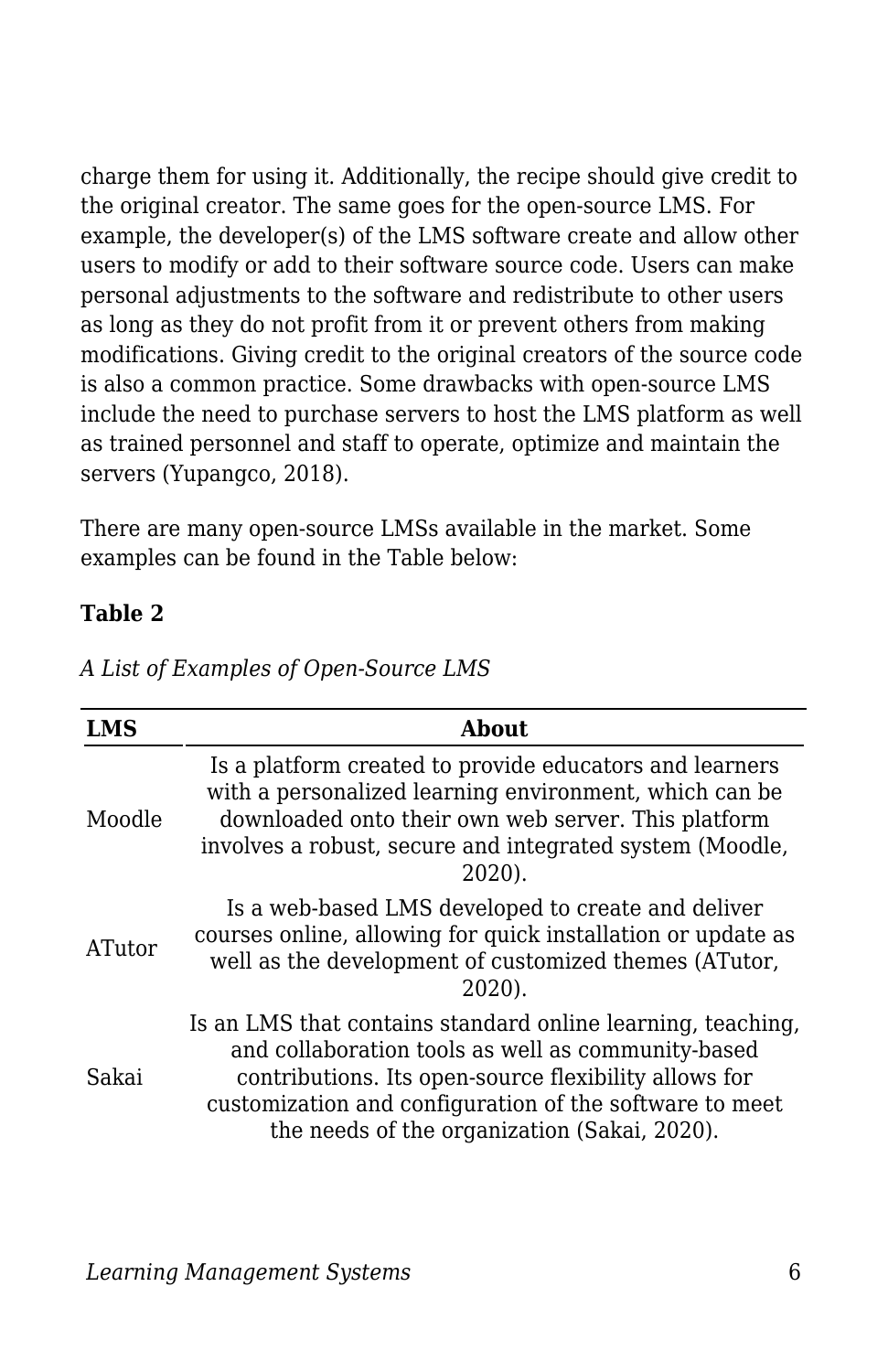Forma LMS The initial LMS program was created by Docebo Srl and released to the public. Once Docebo switched its business model to a commercial distribution, a group of partner companies worked to create a new identity and workflow to the software as well as continue the open source project (Forma.lms, 2020).

### **Defining Cloud-based LMS**

Cloud-based LMS is a true gumbo because there are many cooks in the kitchen when making this type of LMS. Each cook has the ability to use an array of different cloud-based tools and software they believe will enhance their instruction, and consequently the learning process (Wright, Lopes, Montgomerie, Reju, & Schomoller, 2014). A more formal definition of cloud-based software proposes a model to enable convenient and on-demand network access to "a shared pool of configurable computing resources (e.g., networks, servers, storage, applications, and services) that can be rapidly provisioned and released with minimal management effort or service provider interaction" (Mell & Grance, 2011). In other words, cloud-based LMS provides a service to organizations that allow them to access the LMS "on-demand without investing a lot in setting up the IT infrastructure" (Lal, 2015).

A cloud-based LMS focuses on the teachers and pedagogy practices like in an open-source model; however, it also provides a direct focus on the learners (Bran, 2017).

What does it mean? It means that this type of LMS follows socioconstructivist premises in supporting a "collaborative learning environment for individual and collective learning through interactive learning activities" (Kumar & Sharma, 2016, n.d.). Although a cloudbased LMS is hosted on the web under a vendor, it allows learners to access it from anywhere and on any device (Dufresne, 2017). That is,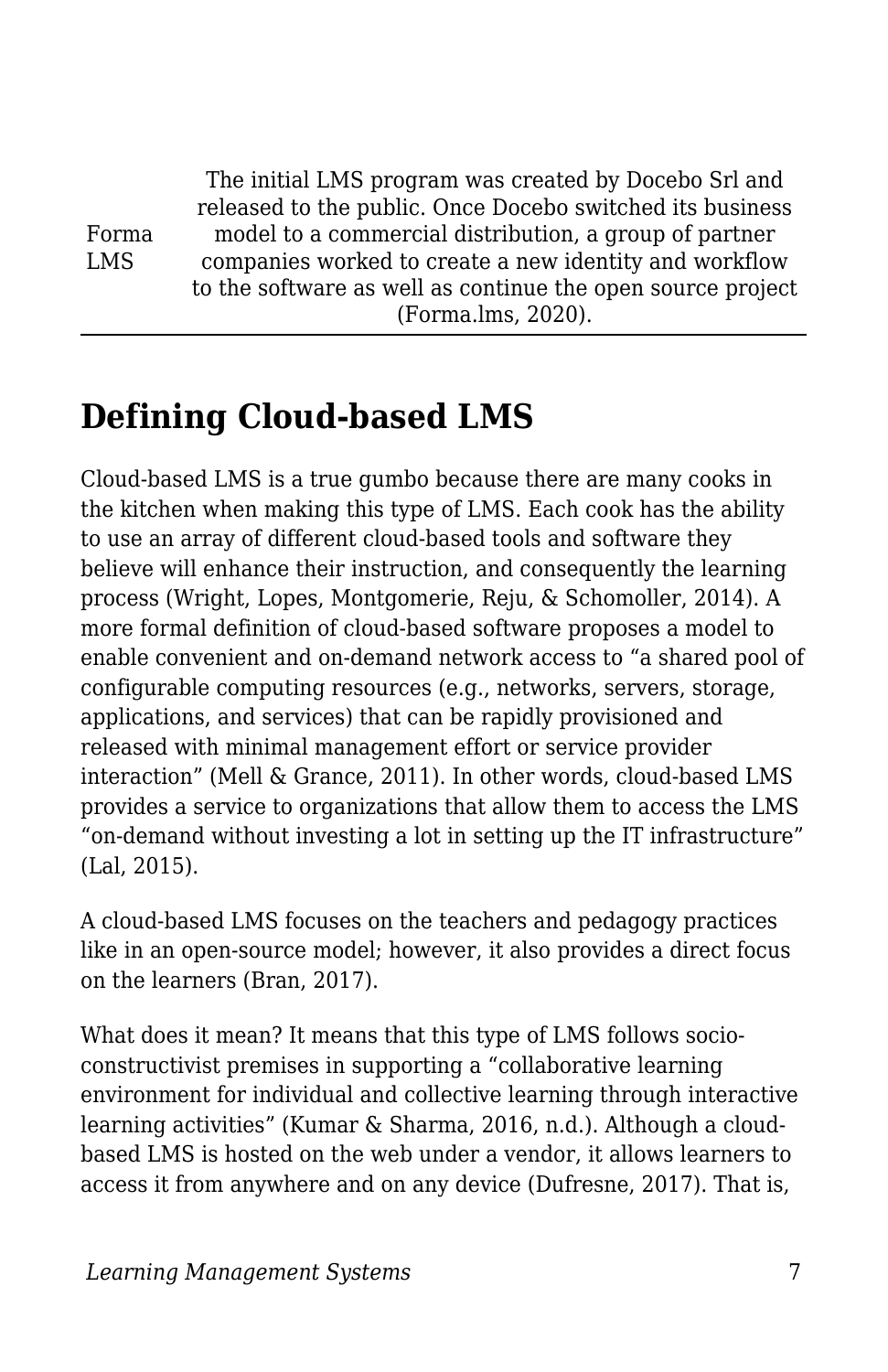users can access this type of LMS from any mobile technology (e.g., computers, smartphone, tablets, etc.) independent of their location as long as they have access to the internet. Cloud-based LMSs are often a low-cost solution for organizations because there is no need to invest in sufficient/heavy IT infrastructure. Thus, this type of solution is more appropriate for small and medium-size organizations (Dobre, 2015). This solution also allows instructional designers to upload courses, learning paths and implementation of an array of web-based tools. Students have the ability to use web-based tools that they may be familiar with as a result of social networking or workplace use.

Although many cloud-based LMSs can be free for users, there are some that charge a fee according to the usage (i.e., pay-per-user or pay-per-use) or a regular license fee. In a pay-per-user model, the LMS vendor can charge an organization in the following manner: (a) for each user that is actually registered to use the software, or (b) for each user that logins and uses the software. Conversely, in the payper-use approach, a charge fee is made everytime that the organization uses (i.e., the definition of use in this context will vary according to the vendor) the LMS (Simpson, 2017). Overall, cloudbased LMS involves "paying a fee to a 3rd party for the use of its software, computing power, and technical expertise instead of maintaining on your own" (Curran, 2011, n.d.). Interestingly, cloudbased services are not limited to proprietary software, some vendors also operate open source software as well (Curran, 2011). However, when using an open source LMS, the user only pays for the "cloud" uptime and support services. Some examples of cloud-based LMS can be found in the Table below:

#### **Table 3**

*A List of Examples of Cloud-Based LMS*

**LMS About**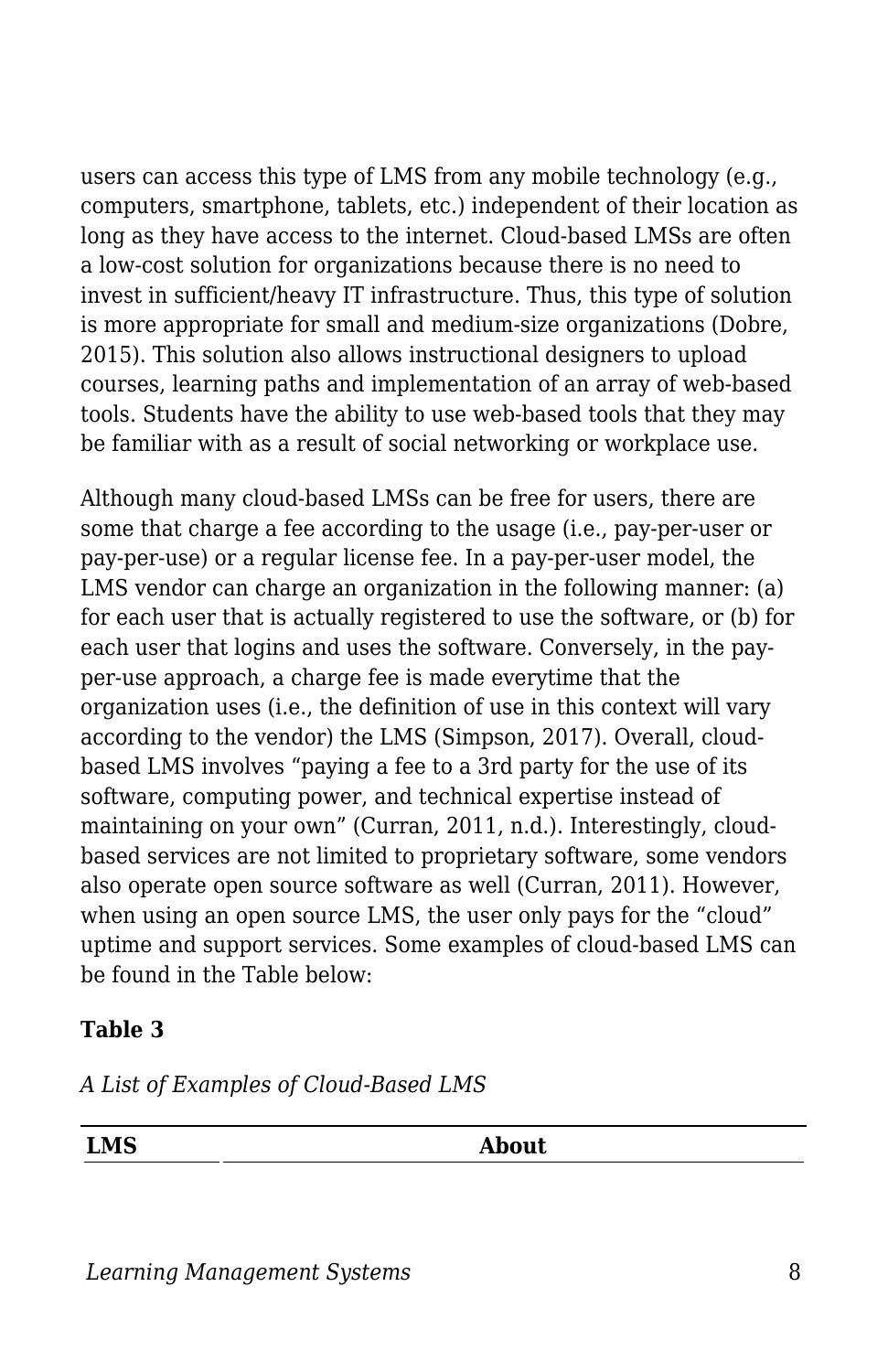| DigitalChalk | Is an LMS that provides customers with tools to build<br>their online business quickly, safely, and effectively<br>(DigitalChalk, 2020).      |
|--------------|-----------------------------------------------------------------------------------------------------------------------------------------------|
| Canvas       | Is one of the most widely adopted LMS in North<br>America with its market increasing across 70 countries<br>(Instructure, 2020).              |
| Docebo LMS   | Is an LMS that uses learning-specific artificial<br>intelligence algorithms to produce more effective<br>learning experiences (Docebo, 2020). |
| TalentLMS    | Is an online platform created to provide a lean, intuitive<br>and hassle-free learning experience to learners<br>(Epignosis, 2020).           |

#### **Comparing the types of LMS**

When deciding which meal to cook, you probably weigh the strengths and weaknesses of the tools you have available in your kitchen. The purpose is to select optimal tools that will help your work, making it more efficient and effective. In the case of LMS, the goal is the same. You need to compare and contrast the LMSs available in the market before making a decision. Usually, people assess the LMS based on its features, flexibility, cost, and other important LMS functions. One way to start this process is by analyzing the main types of LMS before deciding the type that will meet your needs. For example, when selecting a proprietary LMS, customers might select this option because this type of LMS usually provides high support; however, the cost associated with this option might be a downside. A better comparison and contrast of each option can be found in the table below:

#### **Table 4**

*Comparison of the Types of LMSs*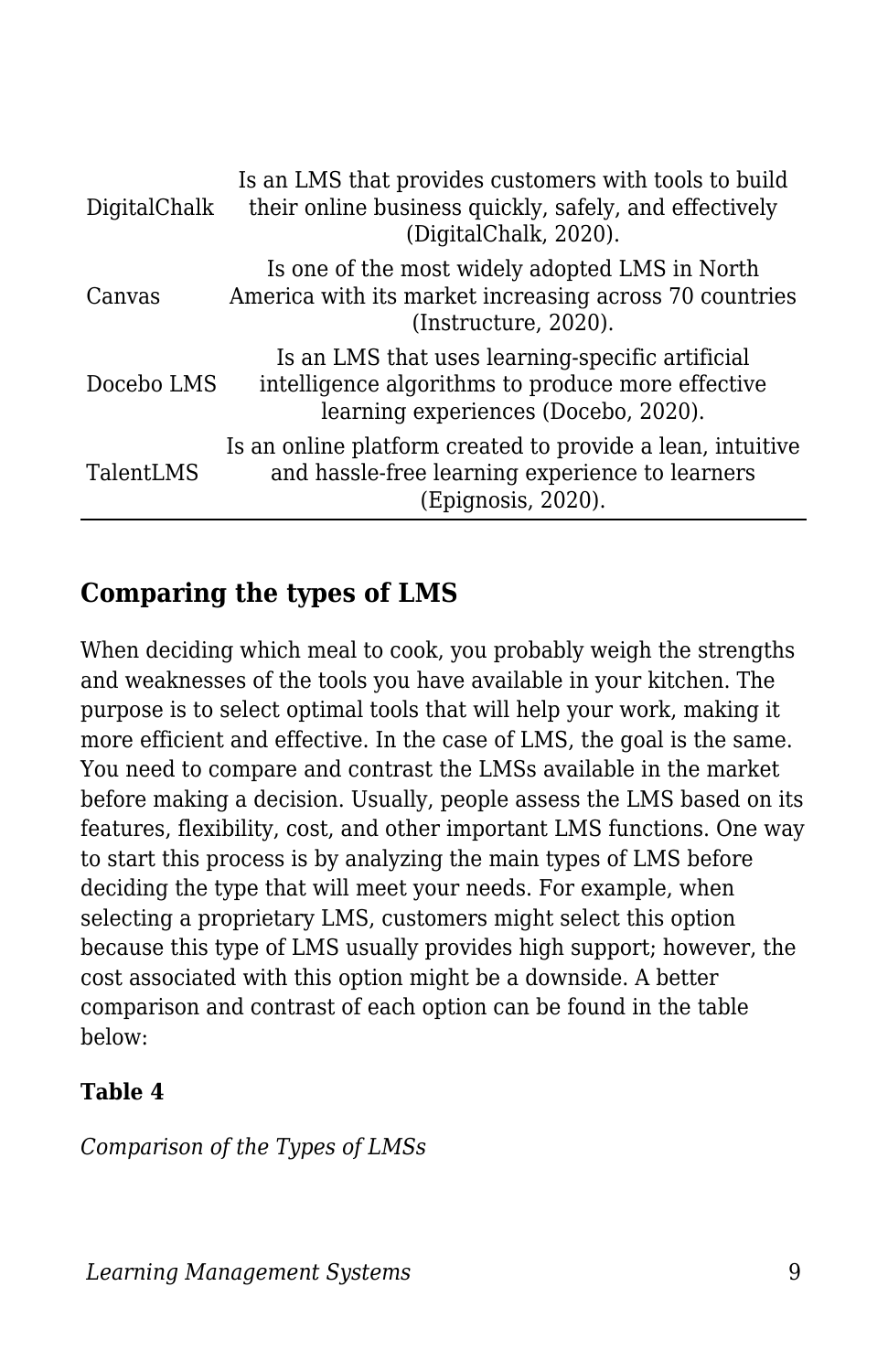| Category            | Proprietary                                                                                                                                          | Open-source                                                                                                                                                                                                                                  | <b>Cloud-based</b>                                                                                                                                   | <b>Sources</b>                                                                                                       |
|---------------------|------------------------------------------------------------------------------------------------------------------------------------------------------|----------------------------------------------------------------------------------------------------------------------------------------------------------------------------------------------------------------------------------------------|------------------------------------------------------------------------------------------------------------------------------------------------------|----------------------------------------------------------------------------------------------------------------------|
| Service/<br>Support | Usually provides:<br>$\cdot$ Software<br>Training<br>• Templates<br>$\bullet$ Technical<br>support<br>$\bullet$ Maintenance<br>• Warranty<br>service | Has limited<br>support:<br>• In-house<br>technical<br>support is<br>needed<br>$\bullet$ Lack of<br>security and<br>privacy<br>settings<br>$\cdot$ No<br>accountability<br>for technical<br>issues                                            | Usually has:<br>• No set privacy<br>and security<br>measures                                                                                         | $\cdot$ Lynch<br>(2018)<br>$\bullet$ Bran<br>(2017)<br>• Wright<br>et al.<br>(2014)<br>• Pillai<br>& Kevin<br>(2013) |
| Cost                | Usually<br>expensive:<br>• Enrollment-<br>based<br>• Annual license<br>fees<br>• All-the-time<br>service payment                                     | Usually free<br>or free for<br>basic<br>packages.<br>Advanced<br>features will<br>have extra<br>cost such as:<br>$\bullet$ Hosting<br>Maintenance<br>• Back-ups<br>$\bullet$ Extra<br>storage space<br>• Upgrades<br>$\cdot$ Tech<br>support | Cost-negligible<br>or low:<br>• Transparency<br>of future<br>expenses<br>Advertisements<br>may be included<br>to help the<br>software remain<br>free | $\bullet$ Bran<br>(2017)<br>• Wright<br>et al.<br>(2014)                                                             |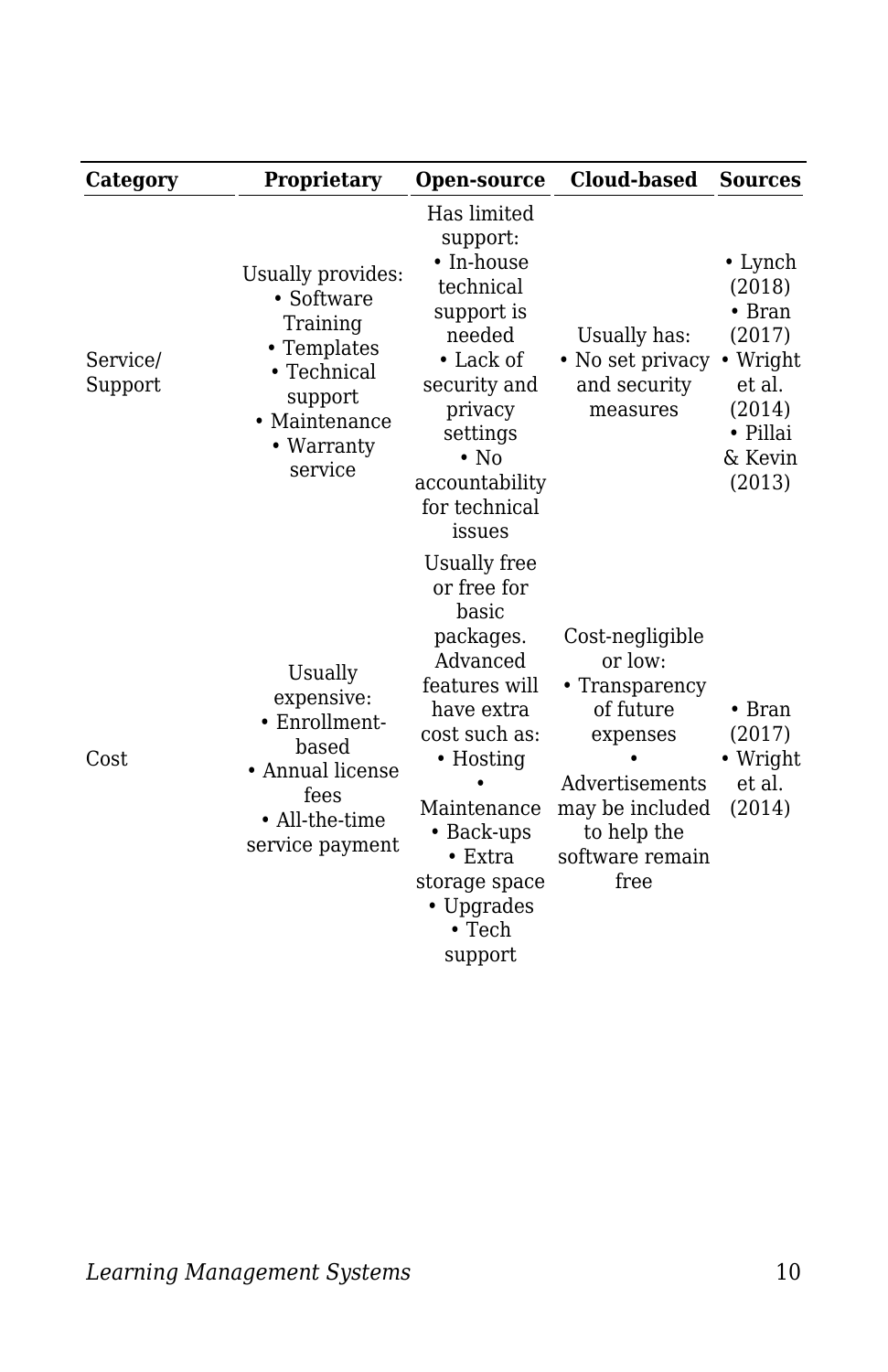| Reliability       | Usually a reliable<br>source:<br>• Built by<br>professionals<br>who provide<br>further training<br>$\bullet$ Research<br>supported and<br>current<br>technology<br>• LMS or<br>features/tools<br>adopted by the<br>company may be<br>discontinued | Reliability is<br>limited as<br>code quality,<br>update may<br>not be<br>maintained.                                                                                                                                  | Reliability is on<br>internet<br>connection. It<br>also offers<br>scalability, as<br>accuracy, and the software will<br>work the same<br>independent of<br>the number of<br>learners or<br>instructors.                                                                                                                                                                                                  | $\bullet$ Bran<br>(2017)<br>• Wright<br>et al.<br>(2014)                                                  |
|-------------------|---------------------------------------------------------------------------------------------------------------------------------------------------------------------------------------------------------------------------------------------------|-----------------------------------------------------------------------------------------------------------------------------------------------------------------------------------------------------------------------|----------------------------------------------------------------------------------------------------------------------------------------------------------------------------------------------------------------------------------------------------------------------------------------------------------------------------------------------------------------------------------------------------------|-----------------------------------------------------------------------------------------------------------|
| User-<br>Friendly | Customization is<br>limited:<br>$\cdot$ Few<br>possibilities to<br>try new features<br>or tools<br>• Customization<br>delivery and<br>appearance are<br>challenging                                                                               | Usually has<br>high<br>customization:<br>• Source<br>codes can be<br>customizable<br>• User can<br>change and<br>add new<br>features or<br>tools<br>• Broader<br>range of<br>themes for<br>delivery and<br>appearance | Customization is<br>moderate and it.<br>needs familiarity<br>with the tools.<br>• Activity<br>focused, as tools<br>are designed to<br>engage and<br>promote<br>learner-centered<br>activity.<br>• Easy to store<br>and arrange<br>documents and<br>date into an<br>excel or PDF<br>report<br>• Lack of<br>authentication-<br>limited methods<br>of determining<br>enrollment.<br>assessment or<br>grades | • Lynch<br>(2018)<br>$\bullet$ Bran<br>(2017)<br>• Gawliu<br>Jr<br>(2015)<br>• Wright<br>et al.<br>(2014) |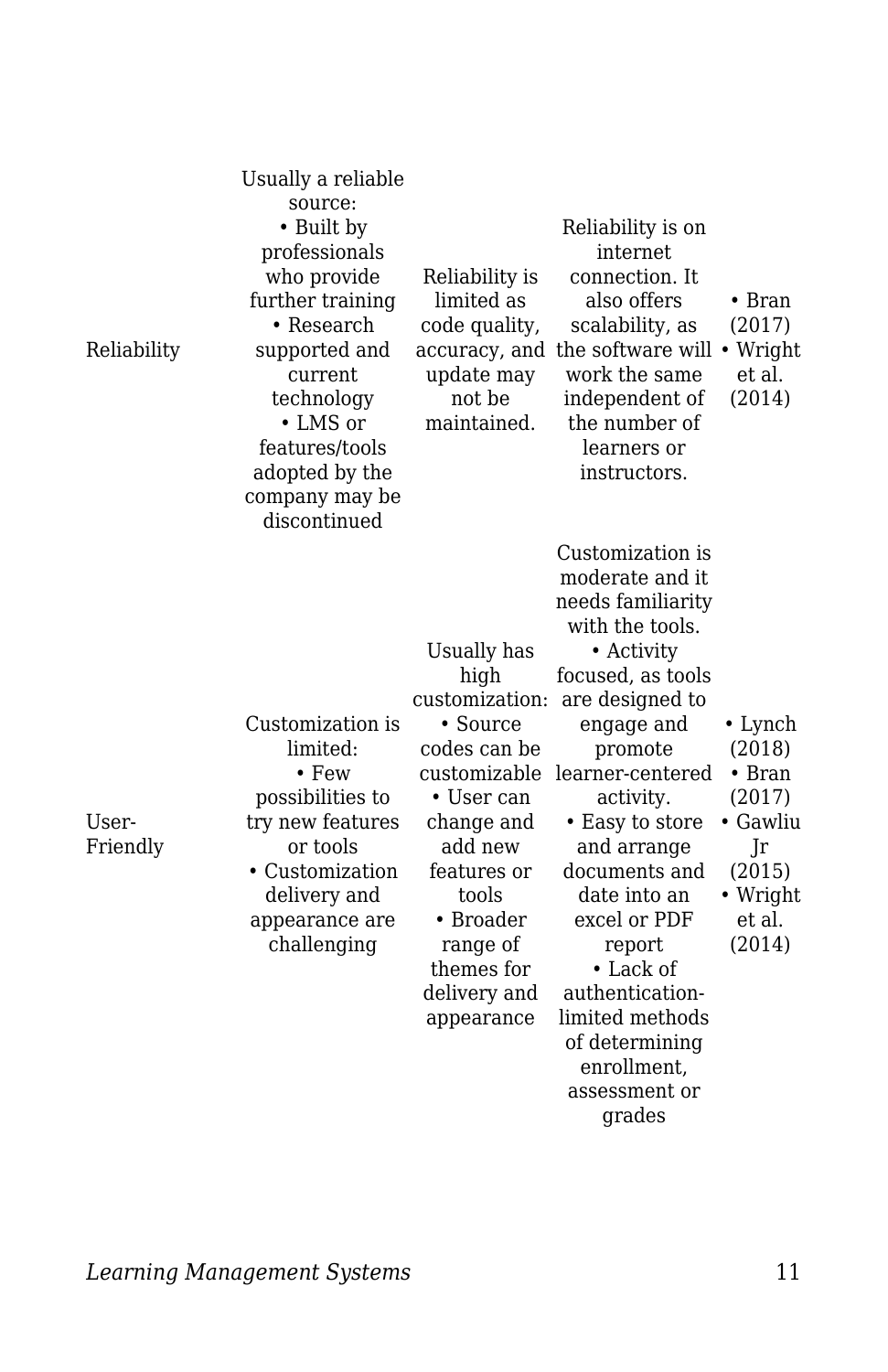| Data Sharing | It usually links to<br>other enterprise<br>software<br>systems, but data<br>can be lost if the<br>course leaves the<br>hosted LMS.                                        | Software<br>updates are<br>available;<br>however,<br>there is a<br>possibility of<br>stagnancy if<br>community<br>members are<br>no longer<br>developing.                                                        | Learners can<br>access material<br>anywhere and at<br>anytime and can • Gawliu<br>easily<br>collaborate or<br>share<br>information | $\cdot$ Lynch<br>(2018)<br>$\bullet$ Bran<br>(2017)<br>Jr<br>(2015)<br>• Wright<br>et al.<br>(2014) |
|--------------|---------------------------------------------------------------------------------------------------------------------------------------------------------------------------|------------------------------------------------------------------------------------------------------------------------------------------------------------------------------------------------------------------|------------------------------------------------------------------------------------------------------------------------------------|-----------------------------------------------------------------------------------------------------|
| Flexibility  | Usually limited -<br>inability to adjust<br>the software, add<br>features, or<br>address issues<br>immediately by<br>users and their<br>organization                      | High<br>flexibility -<br>allows for<br>adjustment of<br>the software,<br>adding<br>features as<br>well as<br>collaboration<br>because of the<br>software and<br>source code<br>being<br>accessible to<br>anyone. | High to<br>moderate<br>flexibility -<br>variety of tools<br>and features<br>available.                                             | • Lynch<br>(2018)<br>$\bullet$ Bran<br>(2017)<br>• Wright<br>et al.<br>(2014)                       |
| Software     | Constrained-it<br>can be restrictive and new ideas<br>and difficult to<br>use or add new<br>features.<br>Software may not<br>be maintained<br>for current<br>treads/uses. | Open - allows<br>for<br>suggestions<br>because of<br>collaborative<br>community<br>development.<br>Software may<br>not be<br>maintained<br>for current<br>treads/uses.                                           |                                                                                                                                    | $\bullet$ Bran<br>(2017)<br>• Wright<br>et al.<br>(2014)                                            |

*Learning Management Systems* 12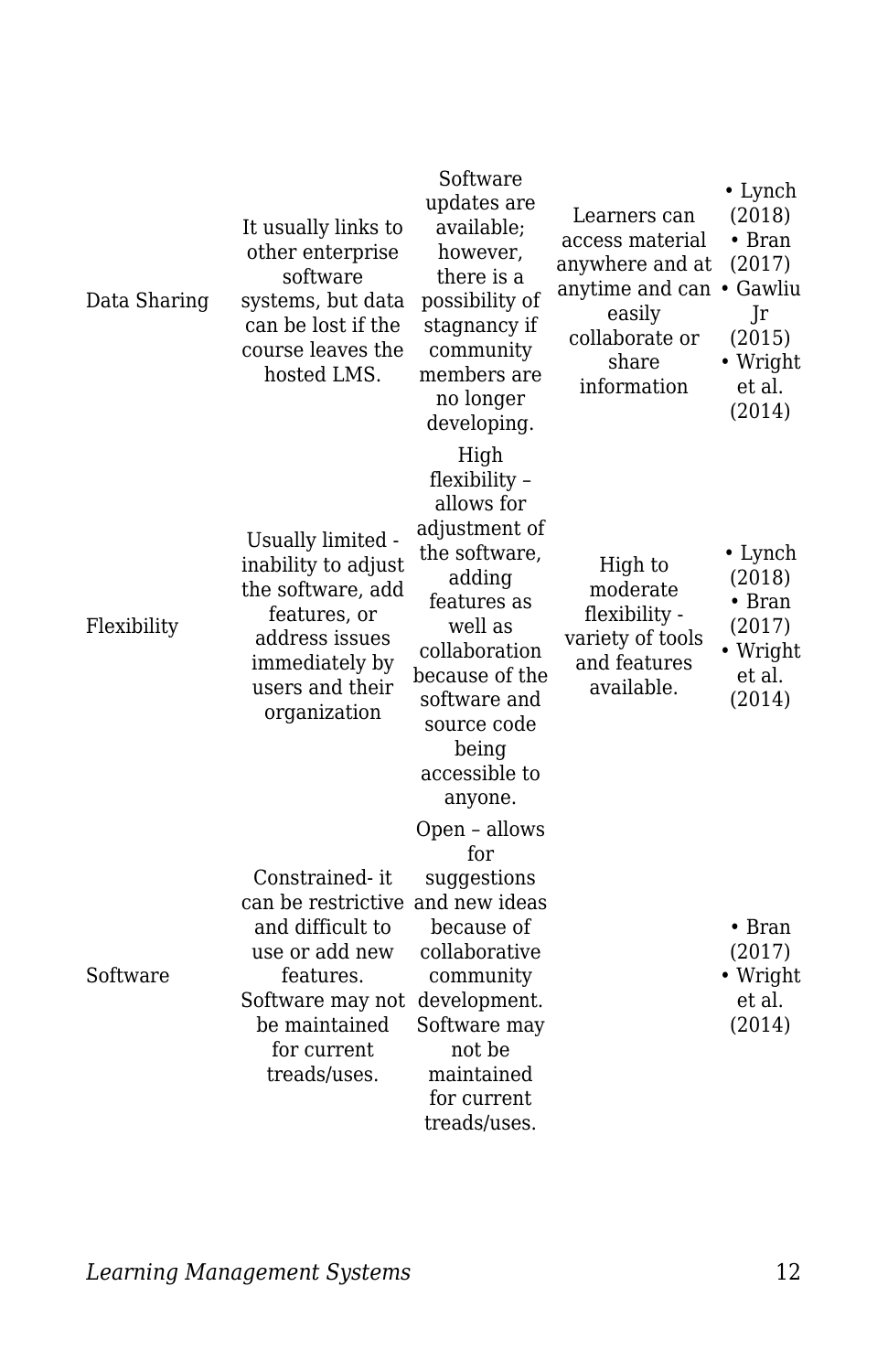| Device<br>Installation/Use | Software might<br>need to be<br>installed on a<br>server instead of<br>personal devices                                  | May need<br>integration<br>with existing<br>administrative<br>systems or the<br>need to<br>establish an<br>administrative<br>system.<br>Software can<br>also be<br>installed on<br>personal<br>devices | No need to<br>install software.<br>There is no need<br>for a server or<br>IT expertise.<br>Easy<br>distribution of<br>course, mobile<br>device friendly<br>and real time<br>reporting/<br>access to<br>documents. | $\bullet$ Bran<br>(2017)<br>Gawliu<br>Jr<br>(2015)<br>Wright<br>et al.<br>(2014) |
|----------------------------|--------------------------------------------------------------------------------------------------------------------------|--------------------------------------------------------------------------------------------------------------------------------------------------------------------------------------------------------|-------------------------------------------------------------------------------------------------------------------------------------------------------------------------------------------------------------------|----------------------------------------------------------------------------------|
| License<br>Agreements      | License<br>agreement may<br>be restrictive in<br>how the software<br>is implemented,<br>distributed, and<br>administered |                                                                                                                                                                                                        |                                                                                                                                                                                                                   | $\bullet$ Bran<br>(2017)<br>• Wright<br>et al.<br>(2014)                         |

### **Compents/Apps that Enhance LMS**

Most LMSs include user management features such as user account and profiles, authentication as well as roles and permissions (Foreman, 2018). In addition to user management features, LMSs also include some general features that assist the operation of the platform such as: (a) content, in which instructional materials are upload or displayed for learners, (b) communication, in which instructors and learners interact via email, discussion, announcements, etc., (c) assessment, in which instructors can create assessment materials to learners such assignments or tests, and (d) administrative, in which instructors and students can manage the courses and even customize individual courses. Although those features are common in the LMSs, customers might want to add extra components and apps to enhance the online environment.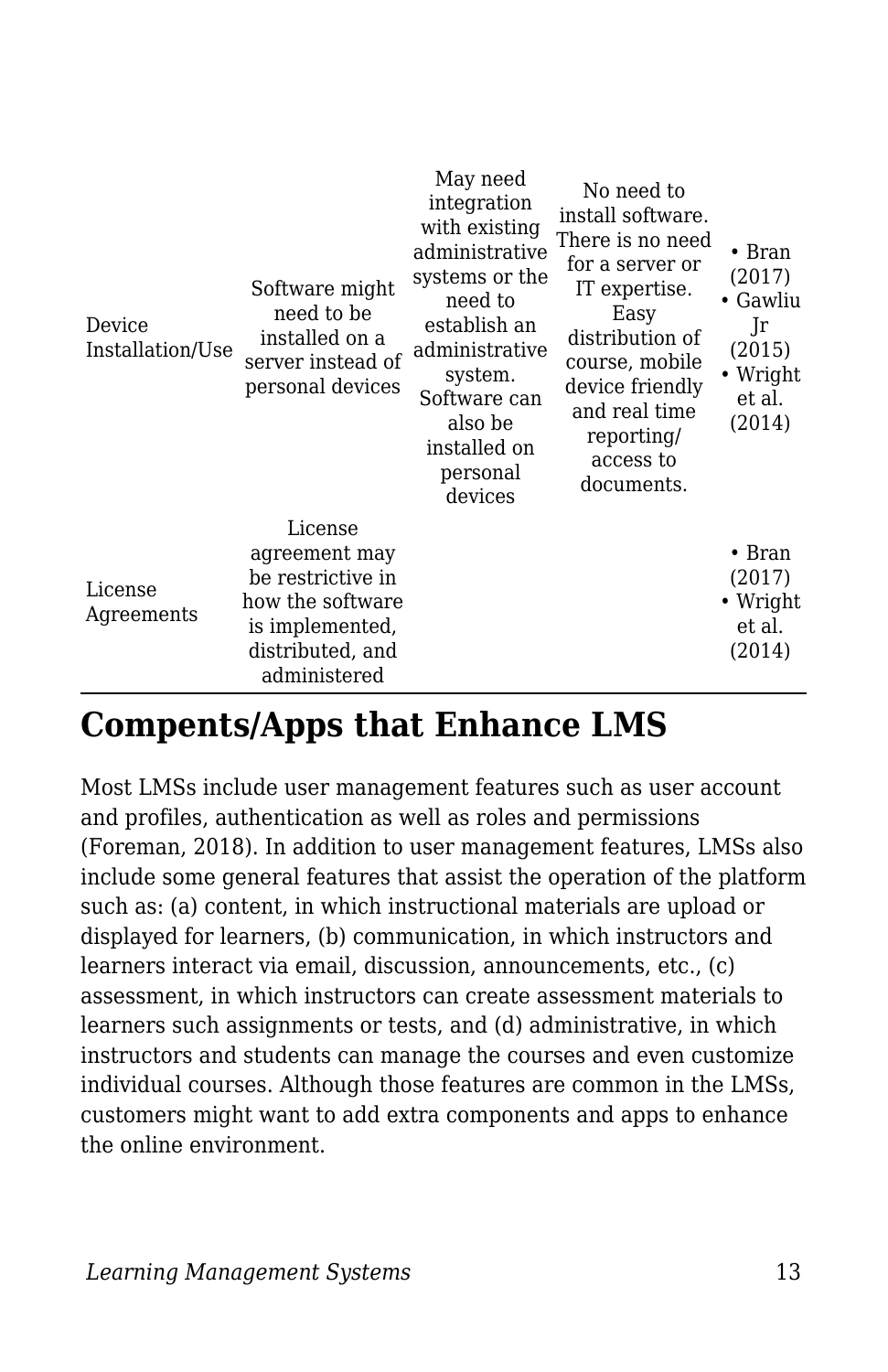Adding a little extra seasoning to your LMS never hurts. Thus, there are a few free cloud tools that can be used to create a kind of personalized LMS. These tools work well with open-source and cloudbased LMS.

- 1. Facebook: a popular social media tool that could be integrated with the LMS for personalization such as common interests, hobbies, etc.
- 2. Google Drive: a cloud-based storage that could allow instructors and students to store and share large documents/files online.
- 3. Dropbox: another cloud-based storage that could allow instructors and students to store and share large documents/files online.
- 4. Skype: a video conferencing system that allows instructors and students to meet synchronously.
- 5. Flickr: an online photo management that allows instructors and students to use and share photos.
- 6. YouTube: a video streaming platform that allows instructors and students to share videos.
- 7. Camtasia: a video editing and production tool that can be used in video creation and sharing.

## **References**

ATutor (2020). ATutor: Learning management system. Retrieved from [https://edtechbooks.org/-SLvR](https://atutor.github.io/atutor/index.html)

Blackboard Inc. (2020). About us. Retrieved from [https://edtechbooks.org/-QpKI](https://www.blackboard.com/about-us)

Bran, L. (2017, November 7). What type of LMS is best for your school: proprietary, open-source, or cloud-based? [Blog post]. Retrieved from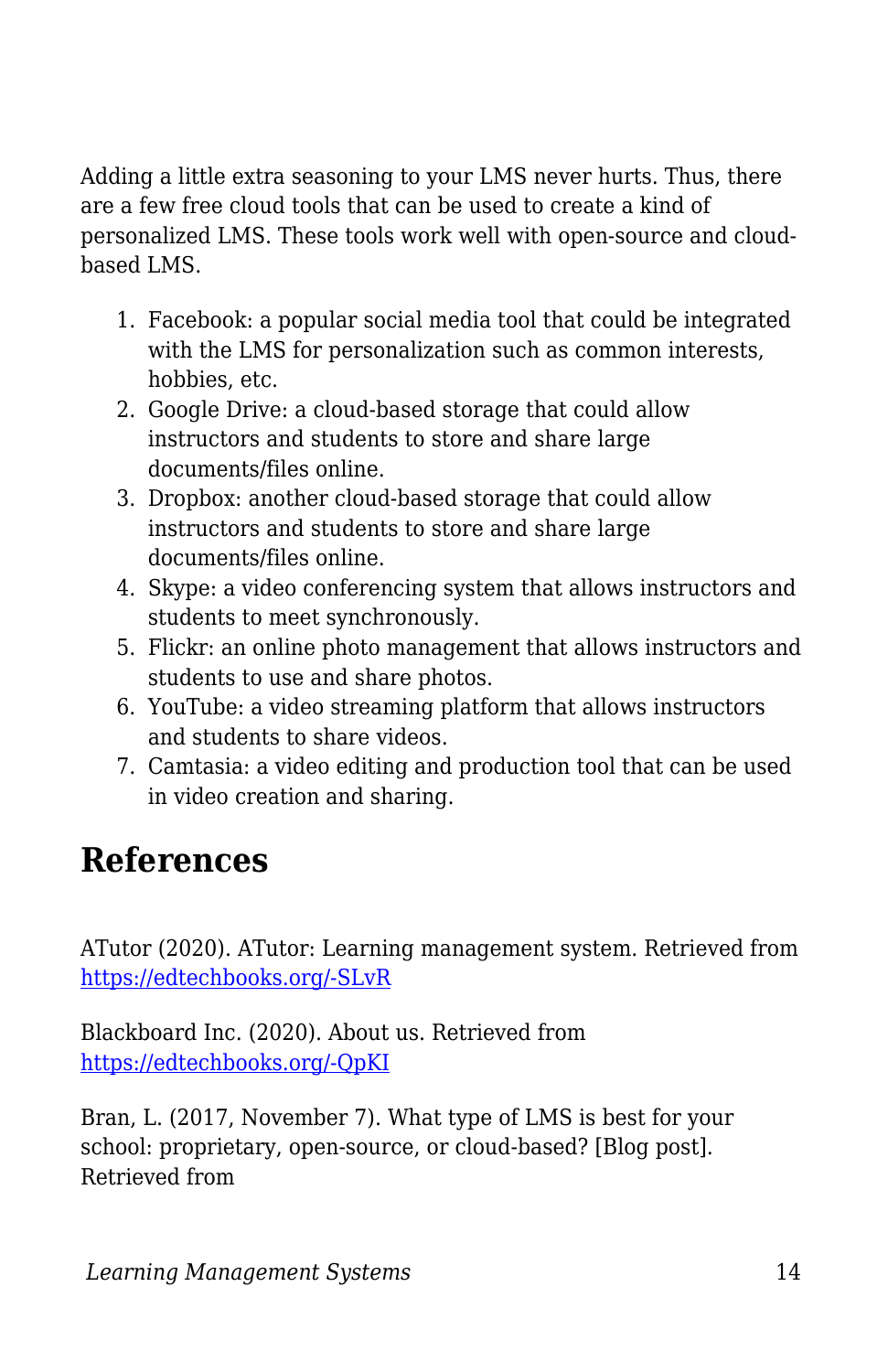[http://blog.neolms.com/type-lms-best-school-proprietary-open-source-c](https://www.google.com/url?q=http://blog.neolms.com/type-lms-best-school-proprietary-open-source-cloud-based/&sa=D&ust=1585945869695000) [loud-based/](https://www.google.com/url?q=http://blog.neolms.com/type-lms-best-school-proprietary-open-source-cloud-based/&sa=D&ust=1585945869695000)

Croitoru, M., & Dinu, C. (2016). A critical analysis of learning management systems in higher education. *Academy of Economic Studies.Economy Informatics*, *16(*1), 5-18. Retrieved from [https://edtechbooks.org/-NFwp](https://search-proquest-com.liblink.uncw.edu/docview/1988422260?accountid=14606)

Curran, T. (2011, November 8). Open source or proprietary LMS? Your answer, my friend, is floating in the cloud. Retrieved from [https://edtechbooks.org/-zNF](https://tedcurran.net/2011/11/open-source-or-proprietary-lms-your-answer-my-friend-is-floating-in-the-cloud/)

DigitalChalk (2020). Features. Retrieved from [https://edtechbooks.org/-Smc](https://www.digitalchalk.com/ecommerce)

Dobre, I. (2015). Learning management systems for higher education: An overview of available options for higher education organizations. *Procedia-Social and Behavioral Sciences*, *180*, 313–320. doi: 10.1016/j.sbspro.2015.02.122

Docebo (2020). Learn LMS. Retrieved from [https://edtechbooks.org/-vBH](https://www.docebo.com/learning-management-system-lms/)

D2L Corporation (2020). About D2L. Retrieved from: https://www.d2l.com/about/

Dufresne, M. (2017, December 31).Open source LMS vs cloud-based LMS [Blog post]. Retrieved, from [https://www.skillbuilderlms.com/open-source-lms-vs-cloud-based-lms](https://www.google.com/url?q=https://www.skillbuilderlms.com/open-source-lms-vs-cloud-based-lms-which-is-right-for-you/&sa=D&ust=1585945869697000)[which-is-right-for-you/](https://www.google.com/url?q=https://www.skillbuilderlms.com/open-source-lms-vs-cloud-based-lms-which-is-right-for-you/&sa=D&ust=1585945869697000)

Epignosis (2020). About us. Retrieved from [https://edtechbooks.org/-kqe](https://www.talentlms.com/about)

Foreman, S. D., & Association for Talent, D. (2018). *The LMS Guidebook: Learning Management Systems Demystified*. Alexandria,

*Learning Management Systems* 15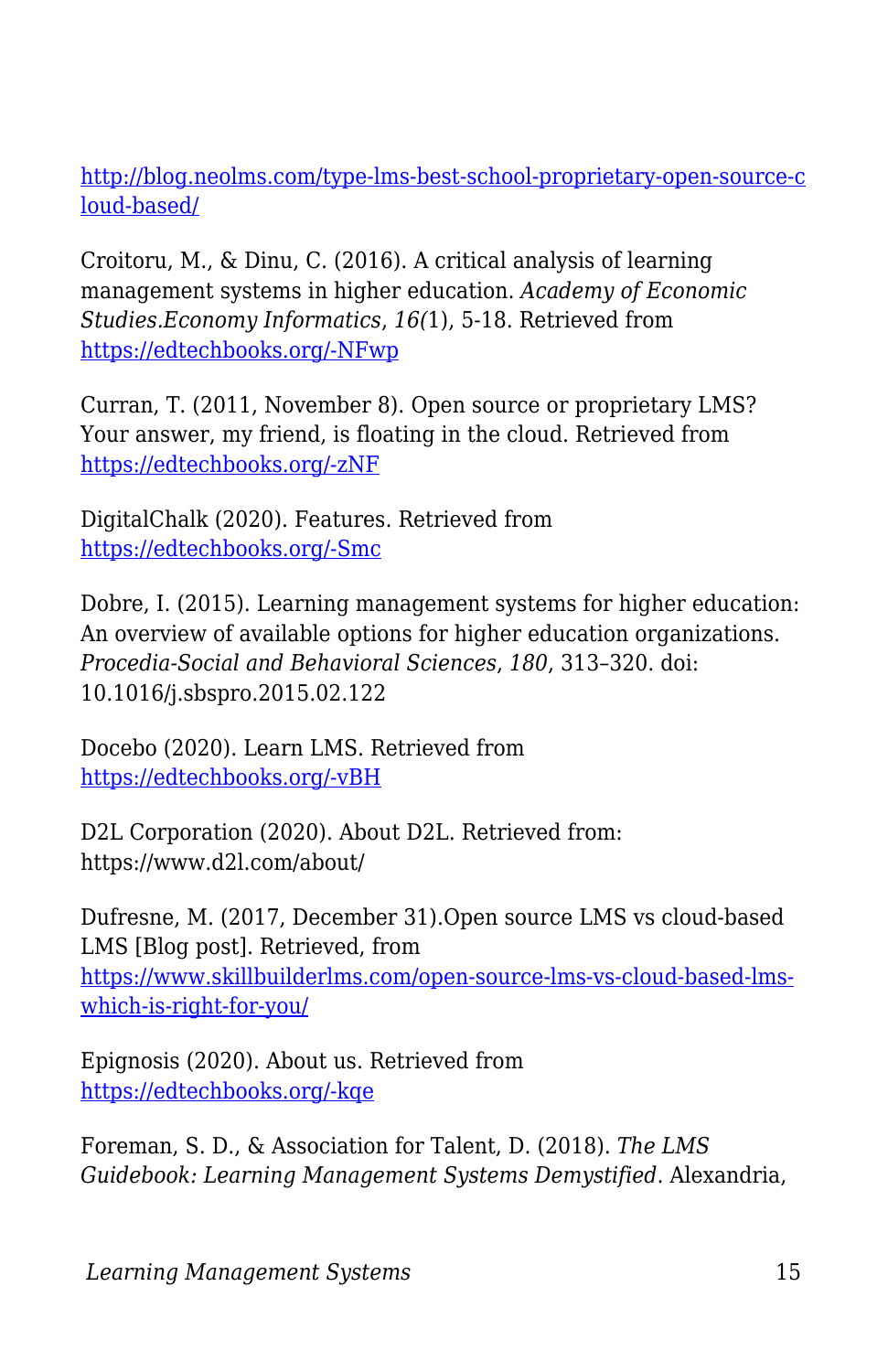VA: Association For Talent Development.

Forma.lms (2020). The project. Retrieved from [https://edtechbooks.org/-Kps](https://www.formalms.org/about.html)

Gawliu Jr., H. (2015, February 19) Cloud-based LMS - 4 Reasons why is it important [Blog post]. Retrieved from [https://www.litmos.com/blog/mobile-learning/4-reasons-why-using-a-cl](https://www.google.com/url?q=https://www.litmos.com/blog/mobile-learning/4-reasons-why-using-a-cloud-based-learning-management-system-is-important&sa=D&ust=1585945869698000) [oud-based-learning-management-system-is-important](https://www.google.com/url?q=https://www.litmos.com/blog/mobile-learning/4-reasons-why-using-a-cloud-based-learning-management-system-is-important&sa=D&ust=1585945869698000)

Instructure (2020). About us. Retrieved from [https://edtechbooks.org/-BdLQ](https://www.instructure.com/about/our-story)

Interactyx (2020). About TOPYX. Retrieved from https://www.topyx.com/about-us

Johnston, M (2015, June 1). In the cloud or on-premise: Choosing a learning management system. Retrieved from [https://edtechbooks.org/-fad](https://www.cmscritic.com/in-the-cloud-or-on-premise-choosing-a-learning-management-system/)

Kumar, V., & Sharma, D. (2016). Creating collaborative and convenient learning environment using cloud-based moodle LMS: An instructor and administrator perspective. *International Journal of Web-Based Learning and Teaching Technologies* (IJWLTT), *11*(1), 35-50. doi:10.4018/IJWLTT.2016010103

Lal, P. (2015). Organizational learning management systems: Time to move learning to the cloud. *Development and Learning in Organizations: An International Journal*, *29*(5), 13-15. doi:10.1108/DLO-12-2014-0093

Lynch, L. (2018) 6 advantages of using an open-source LMS [Blog post]. Retrieved from [https://edtechbooks.org/-hzZ](http://www.elearninglearning.com/learning-management-system/open-source/?open-article-id=8694466&article-title=6-advantages-of-using-an-open-source-lms&blog-domain=learndash.com&blog-title=learndash)

Mell, P. and Grance, T. (2011). The NIST definition of cloud computing recommendations of the national institute of standards and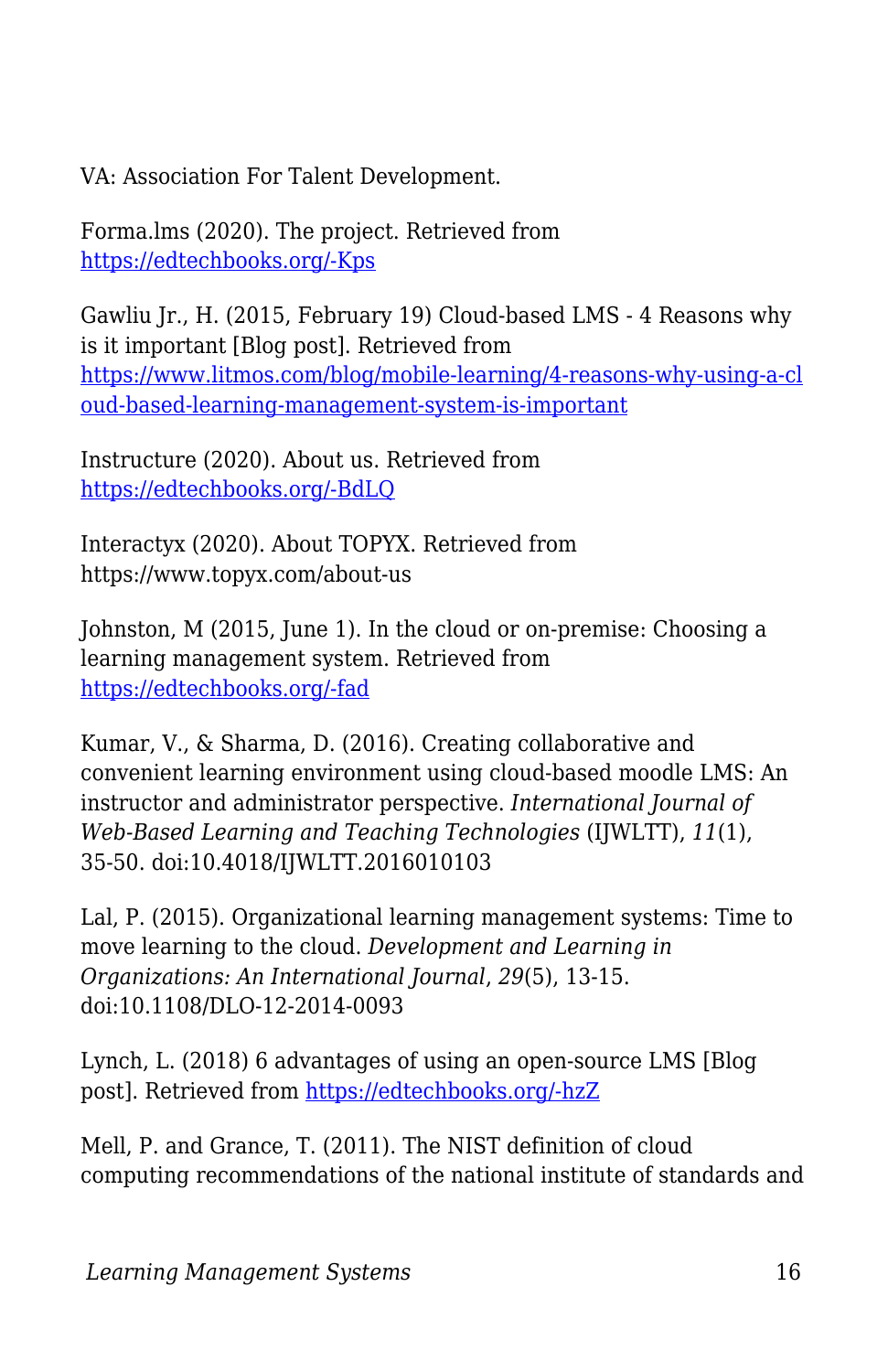technology *NIST Special Publication*,*145*(6), 7.

Moodle (2020). About Moodle. Retrieved from [https://edtechbooks.org/-iQR](https://docs.moodle.org/38/en/About_Moodle)

Pillai, D., & Kevin, S. (2013). Is it the end of the road for proprietary e-learning solutions? - A literary journey to find the truth. *The International Journal of Management*, *2(*1), 1-17.

Opensource (1999, December 31). What is open source? [Blog post]. Retrieved from [https://edtechbooks.org/-eXXk](https://www.google.com/url?q=https://opensource.com/resources/what-open-source&sa=D&ust=1585945869700000)

Pappas, C. (2014, January 18).The 20 Best Learning Management Systems (2018 Update). Retrieved from [https://edtechbooks.org/-hmu](https://www.google.com/url?q=https://elearningindustry.com/the-20-best-learning-management-systems&sa=D&ust=1585945869700000)

Pappas, C. (2017, January 19). Web-based vs installed LMS: Which is the best LMS for your needs? Retrieved from [https://edtechbooks.org/-YLG](https://www.google.com/url?q=https://www.allencomm.com/blog/2017/01/web-based-vs-installed-lms/&sa=D&ust=1585945869701000)

Saba (2020). Learning and skill development. Retrieved from [https://edtechbooks.org/-Irmx](https://www.saba.com/products/learning)

Sakai (2020). Feature details. Retrieved from [https://edtechbooks.org/-GKY](https://www.sakailms.org/feature-details)

SAP Litmos (2020). About us. Retrieved from <https://www.litmos.com/company>

Simpson, A. (2017, June 4). The true cost of a learning management system. Retrieved from https://elearningindustry.com/true-cost-of-a-learning-management-sys tem

Wright, C.; Lopes, V.; Montgomerie,T.; Reju, S.; & Schomoller, S. (21 April, 2014). Selecting a learning management system: Advice from an academic perspective. Retrieved from [https://edtechbooks.org/-JmIh](https://www.google.com/url?q=https://er.educause.edu/articles/2014/4/selecting-a-learning-management-system-advice-from-an-academic-perspective&sa=D&ust=1585945869702000)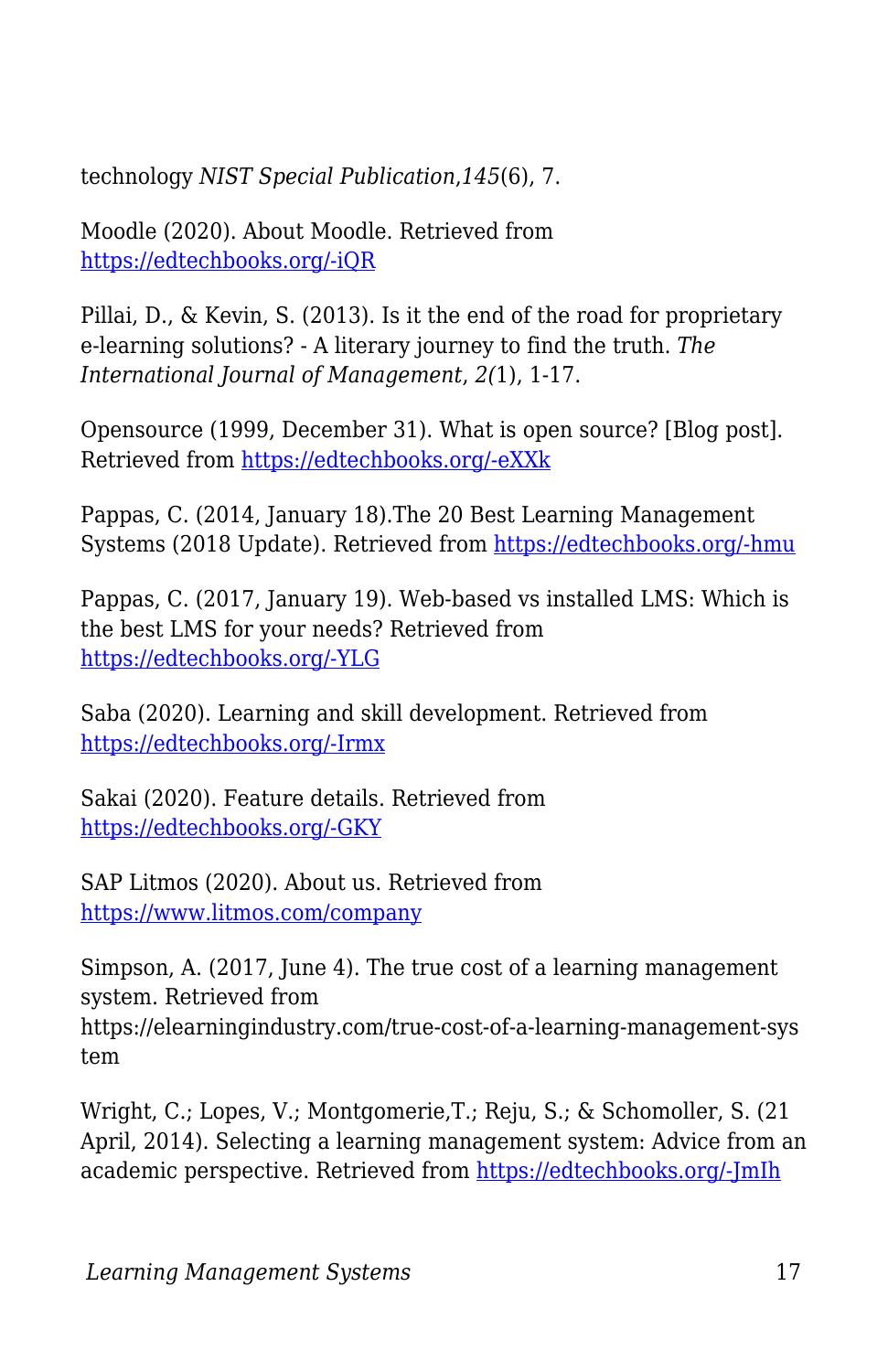Yupangco, J. (2018, January 13). Open source vs. proprietary LMS: Assessing return on investment. Retrieved from [https://edtechbooks.org/-yEgH](https://elearningindustry.com/assessing-return-on-investment-open-source-vs-proprietary-lms)

Zittrain, J. (2004). Normative Principles for Evaluating Free and Proprietary Software. *The University of Chicago Law Review*,*71*(1), 265-287. Retrieved from [www.jstor.org/stable/1600520](http://www.jstor.org/stable/1600520)



EDITED BY: DAISYANE BARRETO, PH.D., AMY<br>ROTTMANN,ED.D, AND SALENA RABIDOUX, MA



Barreto, D., Rottmann, A, & Rabidoux, S (2020). Types of LMS Deployment & Common Features . In D. Barreto, A Rottmann, & S Rabidoux (Eds.), *Learning Management Systems*. EdTech Books. Retrieved from https://edtechbooks.org/learning\_management\_systems/t ypes of lms deployment



*Learning Management Systems* 18